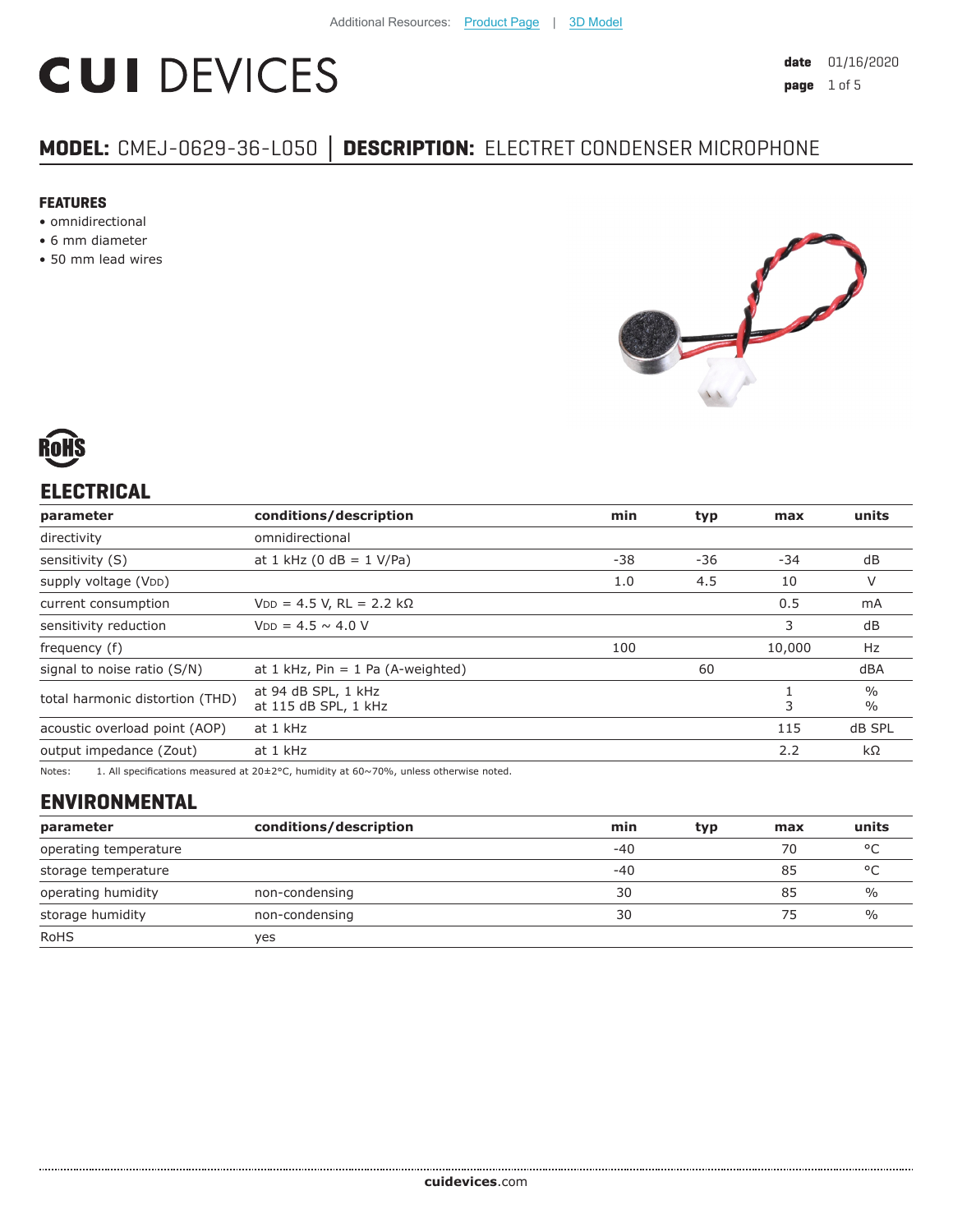### **MECHANICAL**

| parameter     | conditions/description                                               | min | typ  | max | units |
|---------------|----------------------------------------------------------------------|-----|------|-----|-------|
| dimensions    | $06.0 \times 2.7$                                                    |     |      |     | mm    |
| acoustic port | top                                                                  |     |      |     |       |
| terminals     | wire leads with connector; mates with CJT A1251 Series or equivalent |     |      |     |       |
| weight        |                                                                      |     | 0.33 |     |       |
|               |                                                                      |     |      |     |       |

### **MECHANICAL DRAWING**

units: mm tolerance: ±0.2 mm

wire: UL 1571, 32 AWG connector: CJT A1251H-2P terminal: CJT A1251-TP

| WIRE CONNECTIONS |                                      |              |  |  |
|------------------|--------------------------------------|--------------|--|--|
| TFRM.            | <b>WIRE COLOR</b><br><b>FUNCTION</b> |              |  |  |
|                  | Red                                  | Output $(+)$ |  |  |
|                  | <b>Black</b>                         | $GND$ $(-)$  |  |  |



Screen



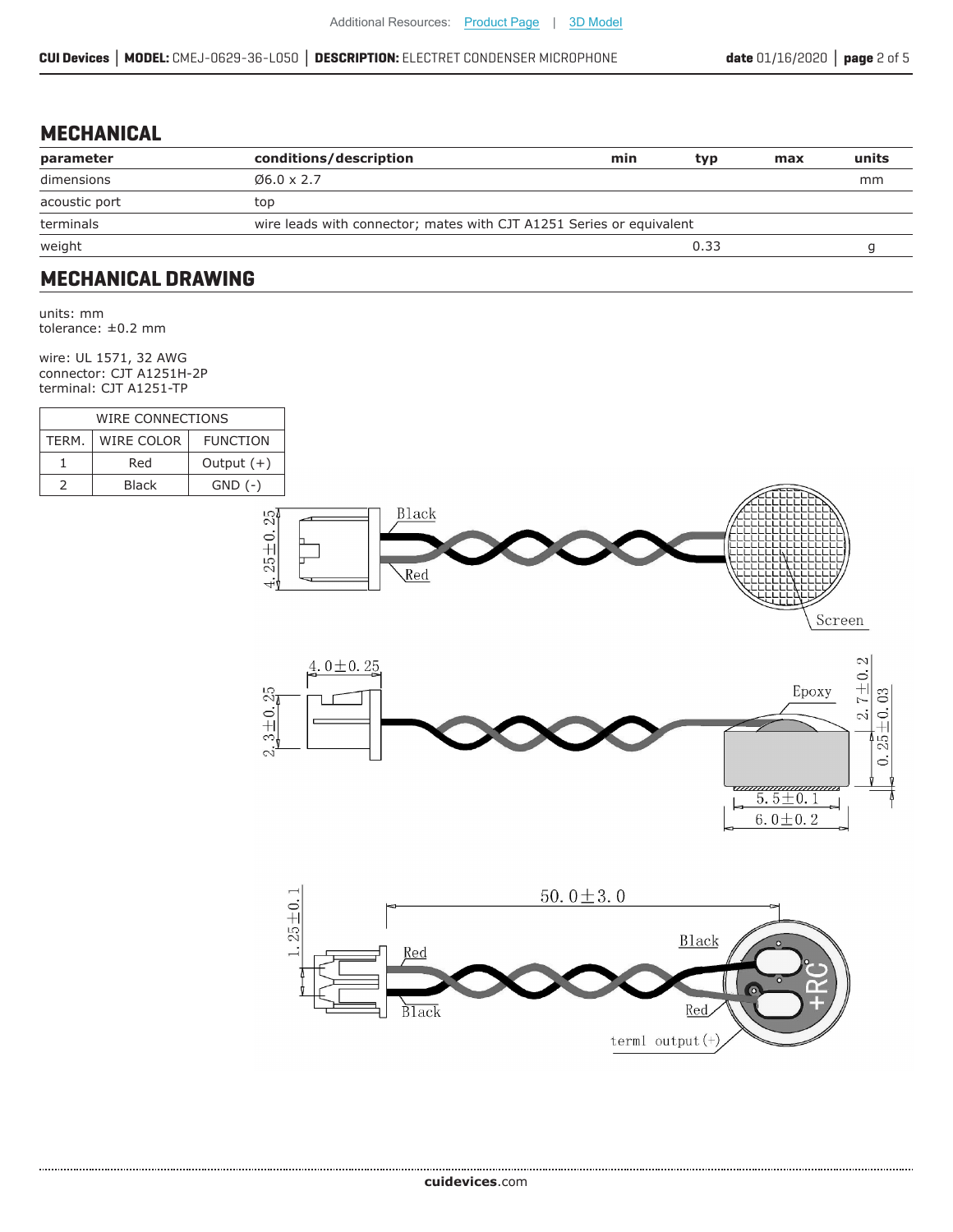# **FREQUENCY RESPONSE CURVE**



### **APPLICATION CIRCUIT**

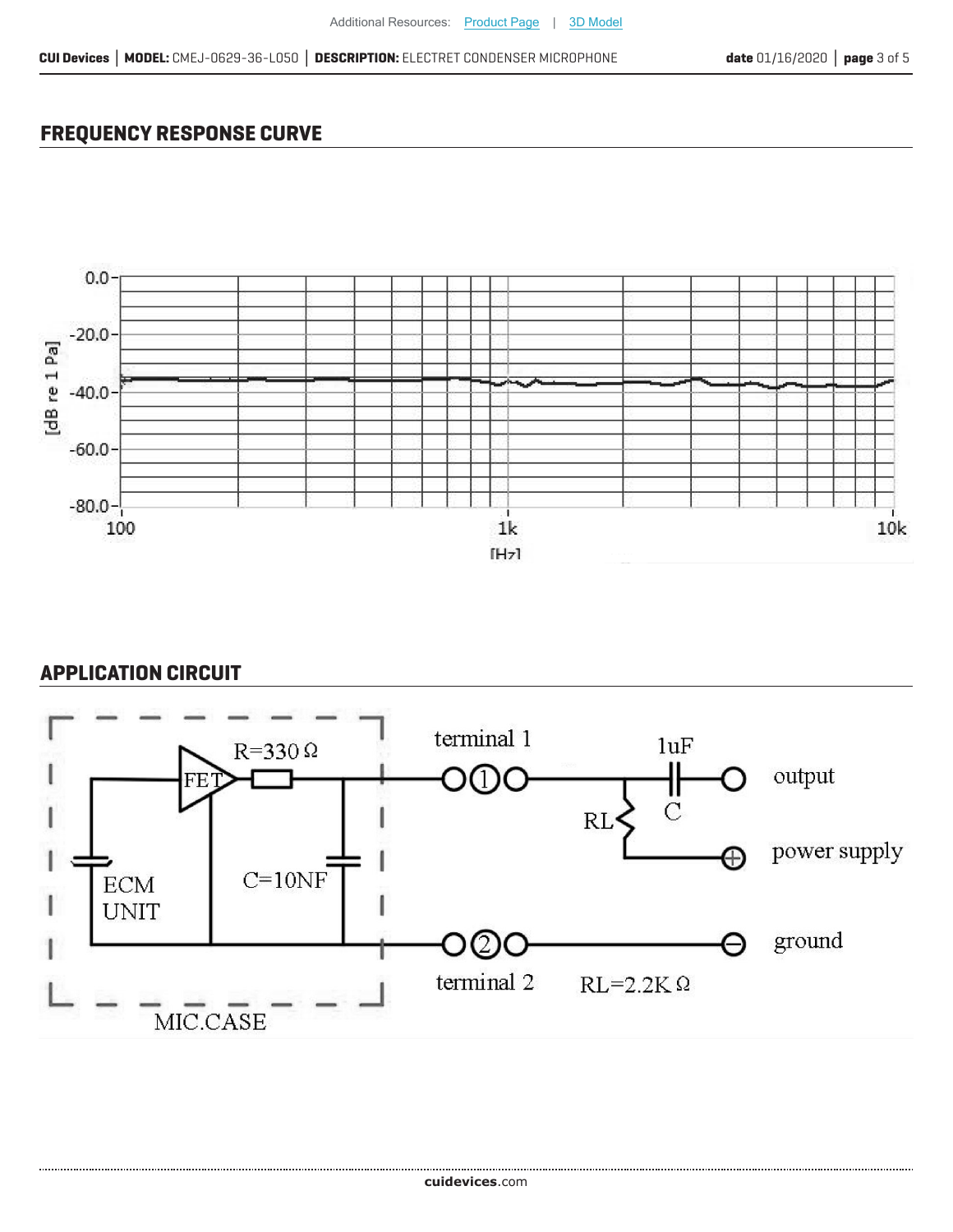#### **PACKAGING**

Carton QTY: 6,000 pcs